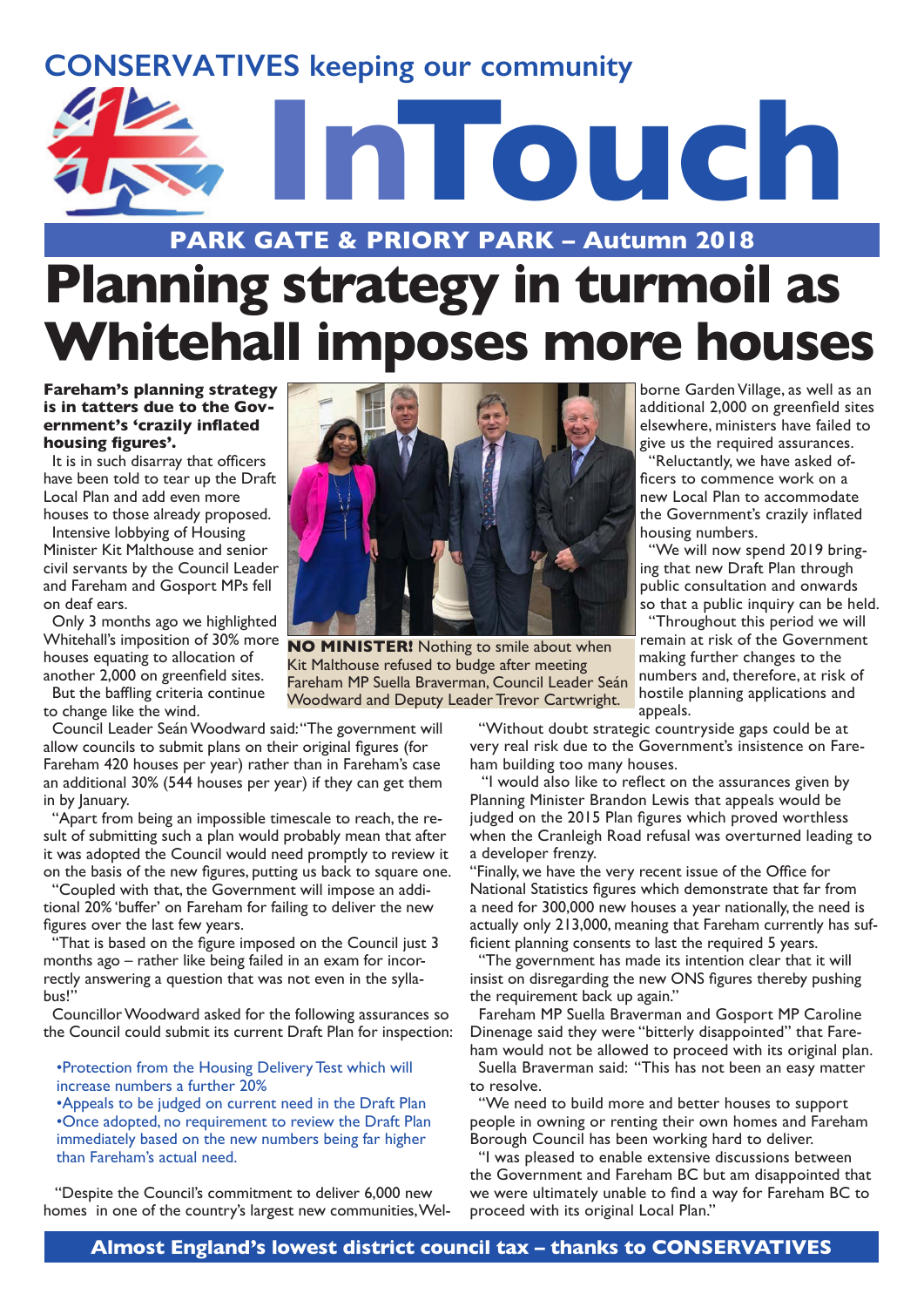#### **Deliverers needed**

We are committed to keeping you all informed of what is going on, regardless of how you may vote in elections.

We produce and deliver 3 InTouch editions a year in Park Gate and each is delivered to the 4200 properties in the ward.

It takes time and would be easier if we could expand our band of deliverers. If you are interested in becoming one of our InTouch deliverers we would be delighted to hear from you.

You can do as many or as few as you can commit to.

Please contact Simon Martin or Ian Bastable for more details.

**Lockswood Bowling** Club gained another accolade in the Fareham in Bloom competition,

#### **New company creates jobs**



Councillor Seán Woodward was delighted to welcome Aerial Direct to their new Segensworth Head Office in Fareham with (pictured) David Kilby (CEO) and David Ainslie (COO).

With 220 jobs already and plans to grow to 400 they will rapidly become one of our largest employers.

He said: "It's a fantastic company with well-motivated staff providing business communications nationally."

#### **Outstanding entry**

'Outstanding'. Whether you voted for us or not, your Conservative councillors promise the highest standards of service to everyone in the community. Contact us any time and we'll respond personally within 48 hours. **WE SERVE YOU ALL**

their entry in the 'It's Your Neighbourhood' category being classed as Level 5

#### **Seán Woodward**

8 Persian Drive Whiteley PO15 7BJ Tel: 01489 881030 email: sean.woodward@hants gov.uk

## **COUNTY COUNCILLOR Fareham Sarisbury**



If you support Conservative principles and would like to vote to select your Council and Parliamentary candidates, to attend social and political events or help us by delivering InTouch in your street, then why not join Park Gate Branch of Fareham Conservative Association? Contact Simon Woodhams 07971 288993 or simon@ sjwuk.com

**Ian Bastable** 5 Blake Close **Whiteley** Fareham PO15 7LT Tel: 074 4455 2194 email: ibastable@fareham.gov.uk

### **2 InTouch 35,000 people use Holly Hill Leisure Centre every week. CONSERVATIVES promised it. We delivered. InTouch 3**

Alternatively, concerned residents can contact the ward councillors who will try to help. PHOTO: Plan area is outlined in red.



# **£5m more to fill potholes**

**On-going work to deal with thousands of potholes on Hampshire's roads is being carried out by 12 highway teams.**

County Councillor Seán Woodward said severe weather in February and March contributed much to the damage.

A 'pothole busters' programme was started immediately and the work would continue until 2019.

"The transport budget made savings this year and the County approved a one-off increase to the Highways department of £5m towards pothole busting and other structural damage at no extra cost to taxpayers."

**'We don't want to build tomorrow's slums'**

It complements nearby Holly Hill Woodland Park and is proving incredibly popular.

**The Government's new Housing Minister was lobbied by Park Gate Councillor Ian Bastable over building standards at the Tory conference.** Ian, pictured with Kit Malthouse,

pressed the minister to ensure that, as a member of the planning committee, he would have powers to refuse planning applications that did not meet the high standards residents expect.

Mr Malthouse had talked about his vision that new



The Council sponsored 8 near life-size Silent Soldier silhouettes that were unveiled at locations across the Borough, including Sarisbury (pictured).

developments undertaken as part of the Government's expansion of house building will be what future generations want to cherish and preserve, and not becomne tomorrow's slums. Ian said: "The Borough Council recently won a planning appeal, rejecting development on design grounds. "I will continue to press for developers to present good designs that suit

However, he also had some good news after meeting Dr Jonathan Nash, consultant in charge of the breast screening service, to discuss moving it permanently into the hospital in time for the next round of screening in 2020.

> Fareham, and not just allow applications for the sake of meeting our un-met five year housing need."

**Foreman homes started a residents' consultation process following a public presentation of** 



**Locks Heath Working Men's Club.** They aim to apply to develop 33 new homes on a greenfield site at Beacon

Bottom, allocated in Fareham's draft local plan. These include provision for up to 13 affordable

homes.

Park Gate Councillors

Ian Bastable and Simon Martin urge people who have comments, opinions or questions about the development to contact Foreman Homes or the Council to ensure that, if the development goes ahead, it meets the needs of local residents.

### **Make sure development meets local needs U-turn on weed spraying The County Council has relented on its cost-cutting decision to reduce weed spraying to once a year.**

Roads, gutters and verges across the Borough were choked by the weed invasion during the summer.

Councillor Simon Martin said discussions were held with HCC, leading to an agreement to provide a second weed treatment and undertake a review of the service.

He said: "This is positive news. However, it will only help to keep the weeds at bay and will not resolve the problem.

"The Borough Council is trialling different items of equipment as part of their street cleansing service and we are looking at a range of other options in conjunction with the County.

"We will report back on progress. Meantime, if there are particular areas that are bad, contact us and we will pass on the location."



230 Botley Road Burridge Southampton SO31 1BL Tel: 01489 325805 email: smartin@fareham.gov.uk

# **Fareham's newest park is proving a big hit with locals**



#### **Coldeast Park is the original parkland, woodland and lake of the former Coldeast Hospital.**

It now belongs to the Borough Council and is kept in good condition by the Council's rangers and a team of volunteers.

It boasts a lake, community orchard, woodland walks, children's play park and sports pitches. Not to mention the Holly Hill Leisure Centre.

Interpretation boards have been provided at the entrance, at the community orchard and within the woodland and lakeside areas, pointing out to visitors what to look out for.

PHOTO: Ranger Helen Sosnowski with Seán Woodward and Dan and Rosemary Powell who produced the interpretation boards.

#### **Soldier silhouettes**

To mark the centenary of the end of World War 1, The Royal British Legion invites the public to

to say 'Thank You' to the generation who fought and sacrificed.

They depict 'Tommy' returning home silently after the war and will remain until the end of next year.



# **Hospital could gain breast screening service**

**Blood tests are to be mostly removed from Fareham Community Hospital and referred back to GPs.**

"This is an unnecessary blow to the hospital which has been providing increasing numbers of services and is still only 50% used," said County Councillor Seán Woodward.

Councillor Woodward said Portsmouth Hospitals Trust had decided to end the blood test contract for the GP-led service,

handing it back to Fareham and Gosport Clinical Commissioning Group which had passed it back to GPs.

The consultant and GP-led service at the Community Hospital performed 9,000 tests annually, administration being done free by the Hospital Friends.



In future, tests will have to be done at GP surgeries, adding to pressures of parking and space, although Whiteley patients will have a choice of their local surgery or the hospital.

He said the providers' excuse was that patients preferred to have tests at their GP surgeries. "Thousands clearly wish to attend the hospital so I find that hard to believe," he said. A renal dialysis service should also be starting at the hospital next year but sadly the Red Cross medical loans depot will remain in Fareham Health Centre.

On the breast screening issue, he said Dr Nash and colleagues supported moving screening to the hospital and were working with the administration to find the best place to site it.

Councillor Woodward added: "Ladies availing themselves of the all-important breast screening service deserve more dignity than a lorry in a supermarket car park." PHOTO: Seán Woodward chats to members of the Hospital Friends Jill Sadler (left) and Sally Matson.